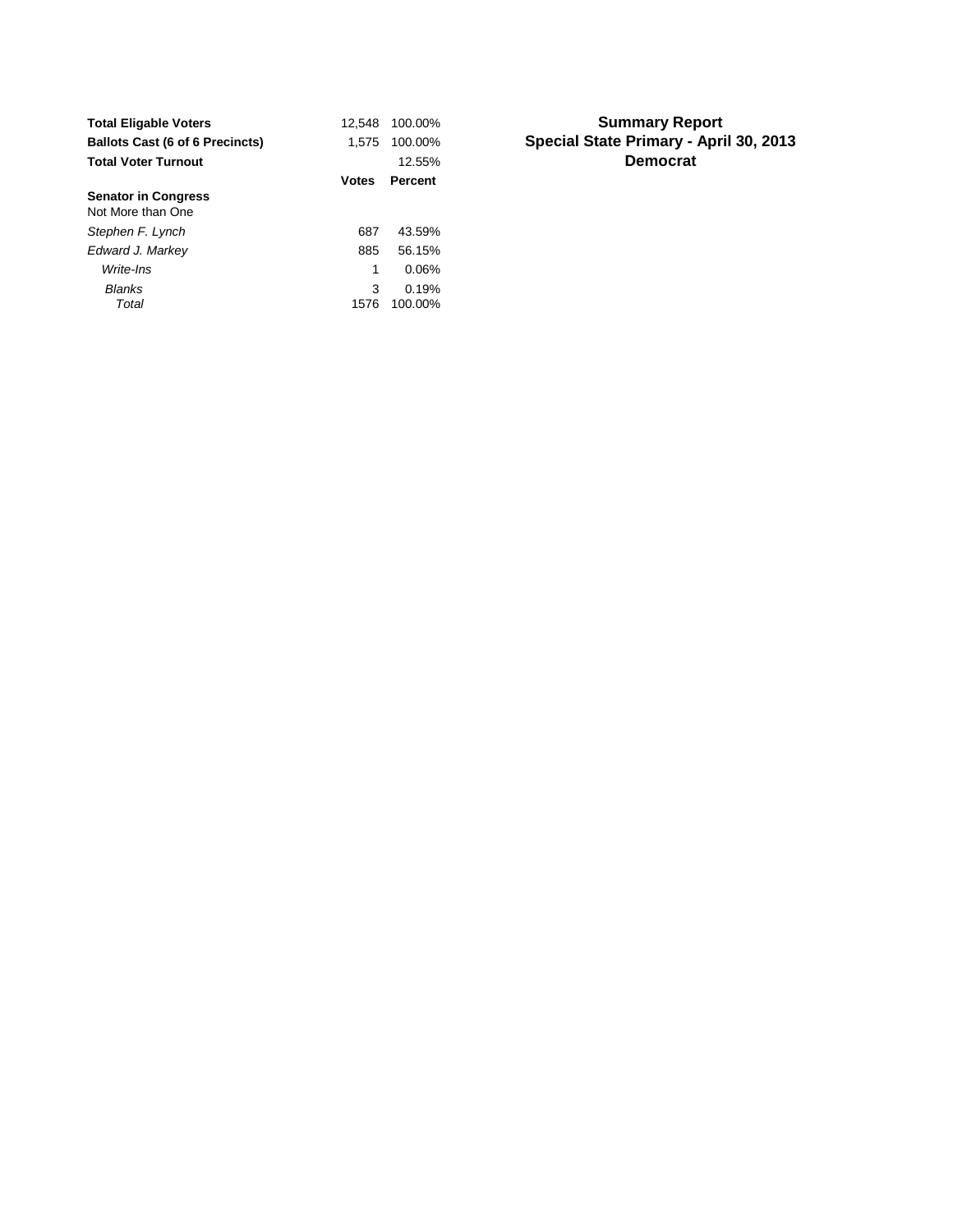## **Special State Primary April 30, 2013 Democrat**

| <b>Number of Eligable Voters</b> | 12.548 |
|----------------------------------|--------|
| <b>Total Ballots Cast:</b>       | 1,575  |

**% of Total Voters**

12.55%

| <b>PRECINCT</b>                       |             | ◠      | 3      |           | 5     | o        | <b>Total Votes Cast Grand Total</b> |       | % of Vote |
|---------------------------------------|-------------|--------|--------|-----------|-------|----------|-------------------------------------|-------|-----------|
|                                       |             |        |        |           |       |          |                                     |       |           |
| <b>OFFICES/CANDIDATES</b>             |             |        |        |           |       |          |                                     |       |           |
| Number of Eligible Voters by Precinct | 2375        | 2169   | 1927   | 2117      | 2047  | 1913     |                                     | 12548 |           |
| <b>Total Votes Cast</b>               | 423         | 336    | 240    | 212       | 199   | 166      | 1576                                |       |           |
| <b>Percentage By Precinct</b>         | 17.81%      | 15.49% | 12.45% | $10.01\%$ | 9.72% | 8.68%    |                                     |       |           |
|                                       |             |        |        |           |       |          |                                     |       |           |
| <b>Senator in Congress</b>            |             |        |        |           |       |          |                                     |       |           |
| Not More than One                     |             |        |        |           |       |          |                                     |       |           |
| Stephen F. Lynch                      | <u> 152</u> | 136    | 95     | 103       | 105   | 96       | 687                                 | 687   | 43.59%    |
| Edward J. Markey                      | 269         | 200    | 145    | 107       | 94    | 70       | 885                                 | 885   | 56.15%    |
| Write-Ins                             |             |        |        |           |       |          |                                     |       | 0.06%     |
| <b>Blanks</b>                         |             |        |        |           |       | $\Omega$ |                                     |       | 0.19%     |
| <b>Total</b>                          | 423         | 336    | 240    | 212       | 199   | 166      |                                     | 1576  | 100.00%   |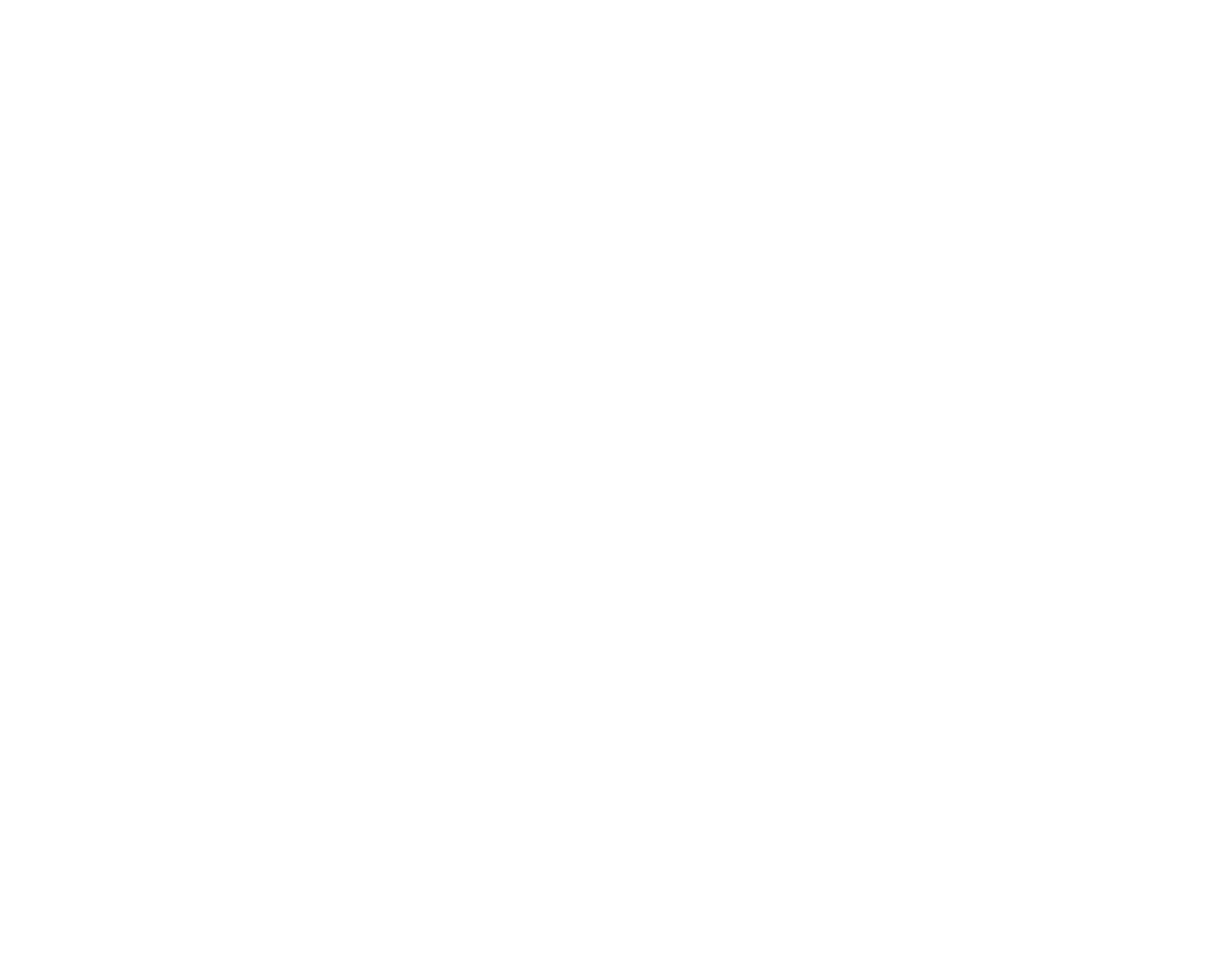| <b>Total Eligable Voters</b>           | 12.203       | 100.00% |
|----------------------------------------|--------------|---------|
| <b>Ballots Cast (6 of 6 Precincts)</b> | 1.238        | 100.00% |
| <b>Total Voter Turnout</b>             |              | 10.15%  |
|                                        | <b>Votes</b> | Percent |
| <b>Senator in Congress</b>             |              |         |
| Not More than One                      |              |         |
| Gabriel F. Gomez                       | 609          | 49.19%  |
| Michael J. Sullivan                    | 433          | 34.98%  |
| Daniel B. Winslow                      | 194          | 15.67%  |
| Write-Ins                              | 1            | 0.08%   |
| Blanks                                 | 1            | 0.08%   |
| Total                                  | 1238         | 100.00% |

## **Summary Report Special State Primary - April 30, 2013 Republican**